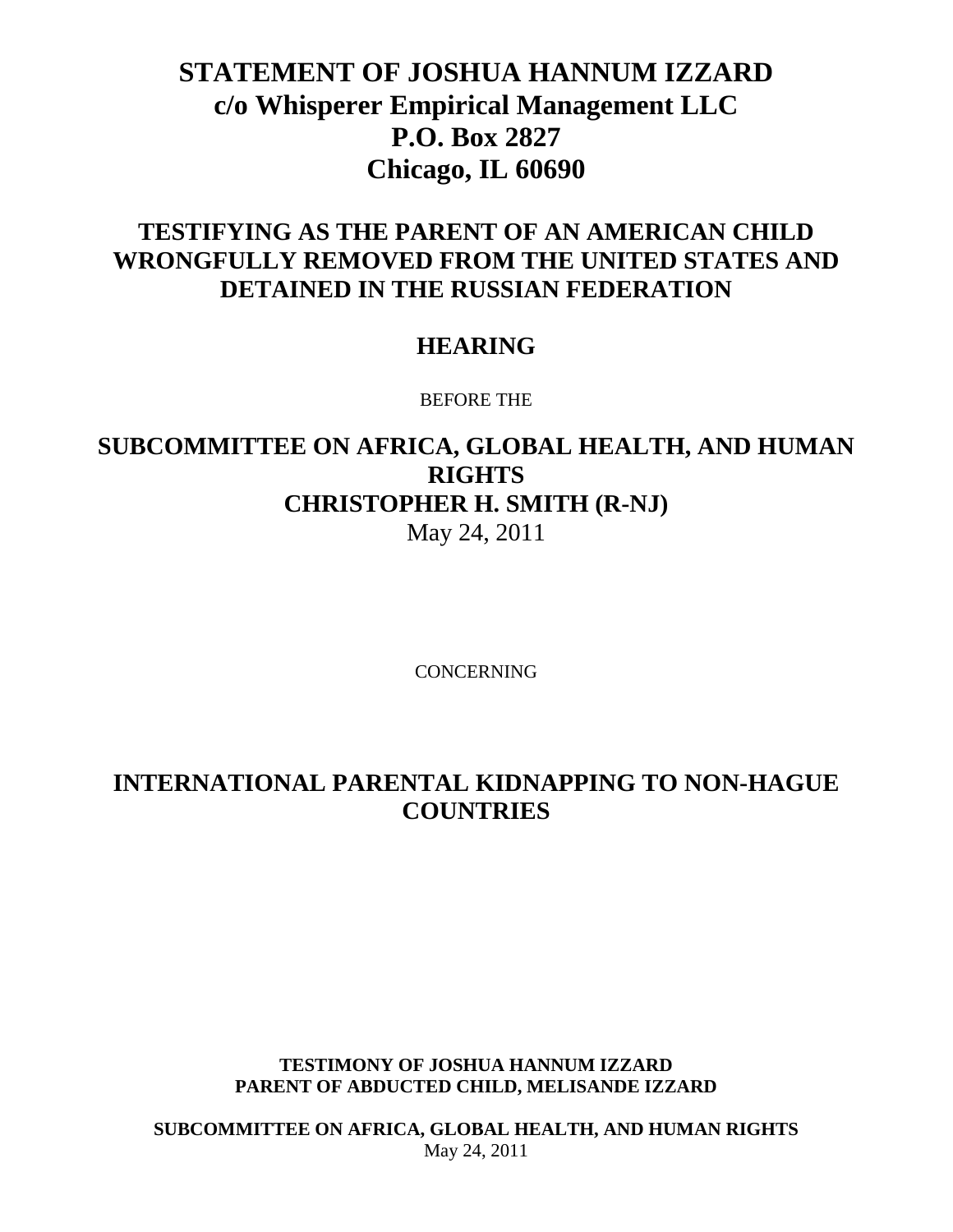Thank you, Mr. Chairman, for inviting me to testify today regarding the ongoing tragedy of International Parental Kidnapping.

I am Joshua Hannum Izzard, bereaved father and sole legal guardian of Melisande Izzard, my American born-and-raised daughter and only child, who was taken almost 8 months ago to Perm, Russia; whose voice I haven't heard since January. I have been living for nearly 8 months with a hole in my life, while some, like Mr. Tom Sylvester, of Cincinnati, Ohio, who testified in 2009, and his daughter, and others like them, have lived with that hole for years. Our great country must stop this constant bleeding of its most important resource, its citizens. As a nation we need to construct legal mechanisms to facilitate resolution of existing parental kidnappings and put in place effective preventative mechanisms to assure that our citizens are not subjected to the daily, unbearable sorrow that comes in the wake of an international parental kidnapping.

I was in Rome, Italy when Tatiana Ivleva, my decade-long partner, the love of my life and wife of five years, the mother of my daughter, called to inform me that she and my little blue-eyed angel were in Russia and would never return, that I would never see my daughter again. In shock, I nearly collapsed on the street. I wrote the first of many letters for my daughter while flying home, speeding westward away from her to Chicago. My heart seemed a thread being unraveled across the world, my life unwinding as the distance between us grew.

At home I opened the door to our Chicago apartment overlooking Lake Michigan. Desolation overwhelmed me as the golden afternoon light filtering through the dead silence of our living room gently touched on the semicircle of my daughter's favorite toys, left exactly as she had been playing with them. No joyous "Daddy's home, hurrah!" Only silence, thundering silence.

Initial denial became steely resolve to protect my child, who now lives in grave danger; to bring her back to her loving, lawful home. Since the kidnapping my offers of compromise and reconciliation have gone unanswered, court orders and decisions ignored, and requests to at least have phone calls with my daughter unheeded. A local arrest warrant has been issued for Tatiana. The FBI, INTERPOL, the Chicago PD, the National Center for Missing and Exploited Children (NCMEC), State Department, and Congressmen's offices are all involved. I have given interviews to US and Russian media, each time imploring Tatiana to simply speak with me, to negotiate a solution.

Melisande was torn away from me and everyone and everything she had known from birth, in one cruel, selfish instant by her mother Tatiana, and maternal grandmother, Galina and abruptly plunged into a strange world of darkness, mental illness, and danger. Tatiana's own signed statements declare that she immediately moved in with her high school boyfriend in Russia, an abusive individual named Andrey Medvedev, with whom, it has been proven, she had been having an extramarital relationship for some time prior to the kidnapping. Mr. Medvedev is a violent alcoholic, with numerous citations for public intoxication, drunk driving (for which he lost his license), and physical violence, offences ranging from assaulting a bar employee to terrorizing neighbors with his drunken rages and loud music, to purported accusations of child molestation. Both his former wife and a long-time live-in partner report that his inability to control himself when drinking was a primary cause of the breakup of their relationships. He is reportedly a devoted adherent of a cult which advocates the use of psychoactive drugs, engaging in ritualistic sexual behavior, forcing women to submit to dominant males, and isolating themselves from society. This is what my ex-wife has done. Despite not working, Tatiana attended only two hearings before signing over her full power of attorney regarding all aspects of our divorce, including Melisande's upbringing and custody, to a violent alcoholic whose decisions will impact my daughter's life forever.

 The role of the Russian Consulate in the abduction itself and the ensuing legal processes has seen Russia make a joke of its own laws and flaunt its impunity to the international community. To accomplish the abduction, Tatiana turned to the Russian Consulate in Washington D.C., for help. What she said is unknown, but she was issued a one-time Russian Repatriation Certificate with our American daughter's name written on it. This document allowed her to abduct our daughter, a US Citizen, from US soil and transport her directly to a non-Hague country. Imagine the situation: two nervous Russian women with a bewildered 2-year-old US citizen in tow passing through security and boarding a foreign-bound commercial flight at one of America's busiest airports, without passports, without the signed permission of the father.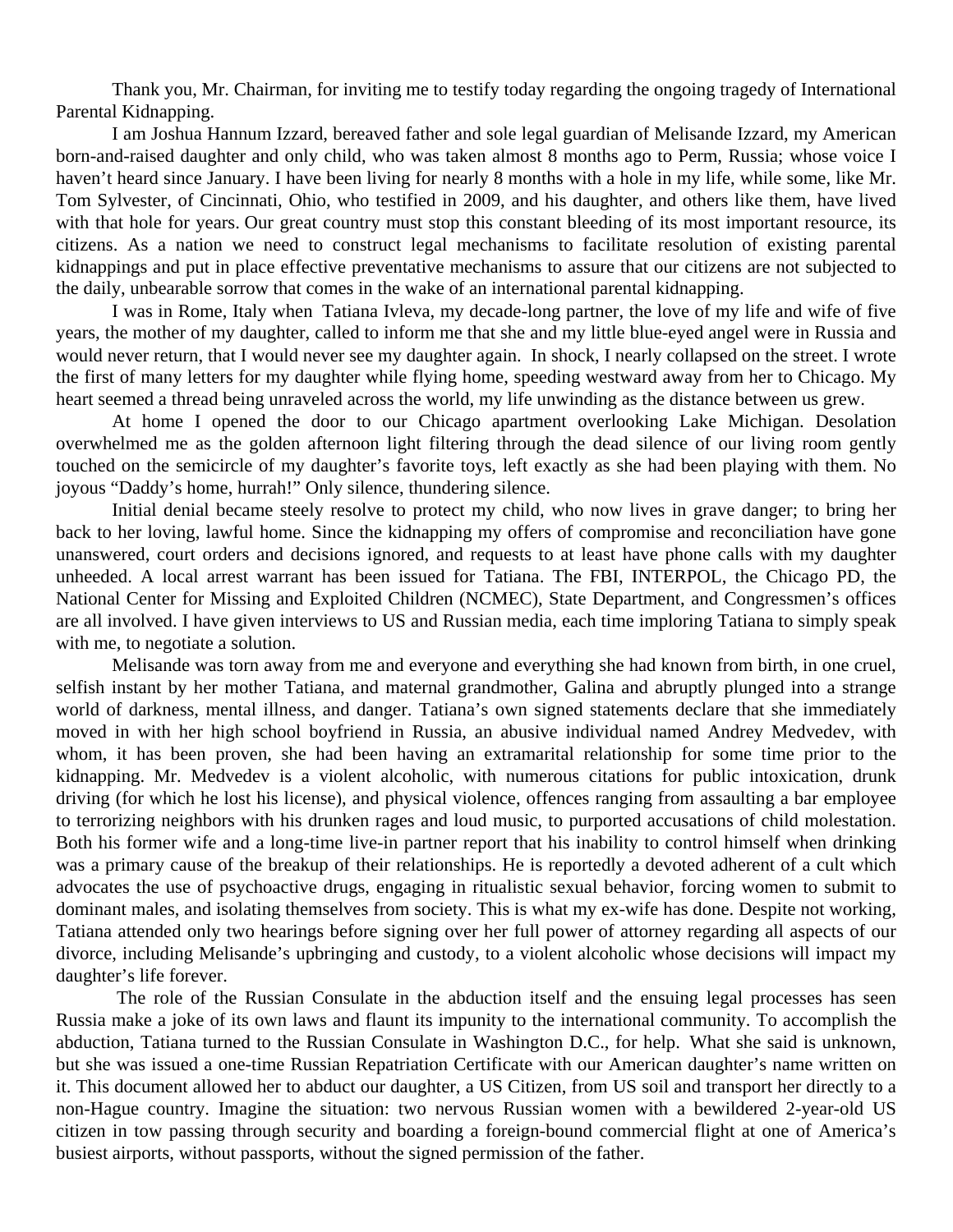Tatiana wrote to thank Russian diplomats Nikolay Teoglot and Ekaterina Polozkova for the certificate shortly after the kidnapping; this note is in the possession of the FBI. To reiterate: TSA officials accepted a travel document in lieu of a passport. The airline they flew with required no further checks as to why and how these individuals were boarding an international flight with no passports and no written permission from the other parent. At that very moment the father was happily scouting shops in Rome for presents to bring back to his beloved family. Diplomatic abuse and lack of exit controls and effective screening procedures made this abduction possible.

My daughter is half-Russian. I have many close friends in Russia. Sadly, it is a country in which not only International Laws and Human Rights are frequently violated, but one which does not follow the letter of its own law. Consider the fact that since July 2003, Russia has unilaterally refused to observe its duties under the 1965 Hague Service Convention. It will not serve its citizens with divorce papers from the US, yet it allows its citizens to argue in court that they were not served properly because the papers were not delivered by Hague Service Convention through the Ministry of Justice.

Despite this I was able to satisfy both American and Russian process service requirements and went on to win the American custody case when we were divorced on Dec.  $29<sup>th</sup>$ , 2010. I proceeded to legalize the divorce decision at the Russian Consulate in Washington D.C., and this decision was affirmed by the Russian Government's Vital Records Office in Moscow, who stated that the American divorce was valid in Russia from the moment on Dec.  $29<sup>th</sup>$ , 2010 that it went into effect. Now... prepare yourselves to enter a bizarre no-man's land of lawlessness and intrigue.

Provincial Russian Judge Olga Sherbakova, being in possession of the properly served American divorce petition and divorce decision (translated into Russian), allowed Tatiana to initiate a divorce suit with me as respondent. The first hearing was on January  $20<sup>th</sup>$ , 2011, nearly a month after we were divorced with a decision that the Russian State already considered valid. Maxim Ivlev, Tatiana's brother, as former head of the legal department of the Perm Duma (Senate) is a person with deep political, judicial, and intelligence service connections. Within days a media smear campaign including primetime specials vilifying me was undertaken. The media campaign included public statements and letters by politicians Pavel Mikov and Ilya Neustroev both violated Russian constitutional law regarding separation of the political and judicial systems. They both approached judges – they themselves publicly declared so – and requested an expedited outcome in favor of the Russian mother. Politician Neustroev, Tatiana's brother's former superior, runs a live blog, in which he immediately published an entry about my family titled, "I am Against America". I then received serious threats against my life, so serious that I won't travel to Perm, lending 'credibility' to my former wife's publicized statement that I don't care enough about my daughter to visit her.

Please note, Mr. Chairman, there is never mention of the welfare of my daughter; rather, it's Russia against America and my daughter a disposable political pawn. The process leading up to my "second divorce" from my only wife on March  $24<sup>th</sup>$ , 2011, was fraught with bias. Legal infractions were numerous. The presiding Judge met in private with Tatiana's side. Evidence was mysteriously introduced into the court clerk's files. Decisions consisting of several typed pages were ready within minutes or even seconds of the conclusion of each hearing, suggesting that the complete text had been prepared before the hearing had commenced. At one hearing, it was claimed that 2½ year old Melisande had said she did not wish to Skype with me, and it was argued that it would constitute child abuse to enforce Skype visitation – this argument was upheld by the courts. It was stated that I was currently in Perm, Russia, plotting a Rambo-like attempt to bring Melisande home, and was therefore forbidden to travel with Melisande. My passport proves that I have not travelled outside of the United States since I was in Rome. Russian Immigration and Border Control or the Consulate could confirm that I have not had a Russian visa, without which it is impossible to travel there, since 2007.

On March  $24<sup>th</sup>$ , 2011, I was divorced from a person that Russia had acknowledged I was not married to, hadn't been for the preceding three months. During the hearing, 20 procedural norms of the Russian Code of Civil Procedure (CCP) and Civil Code (CC) were broken. Tatiana was awarded full custody and another divorce as well as child support which, if applied by Russian standards, would require a local father to pay 80% of his income. A complete list of these violations is available upon request, but here is a quick sampling in order of their breaking: 113, 6, 9, 415, 220, 71, 163, 62, 67, 61, 215, 55, and 139. By violating existing laws a Russian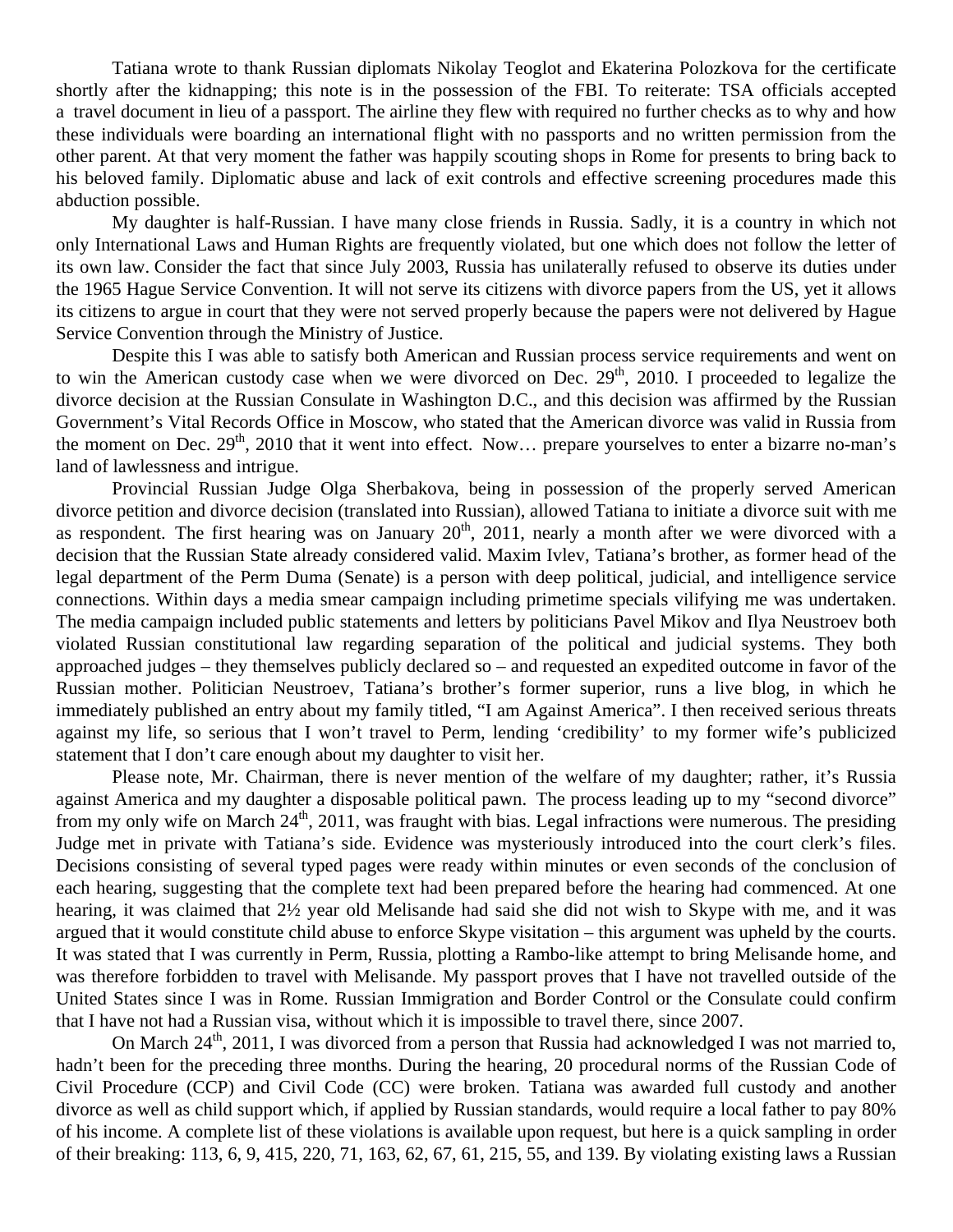court proceeded with 'legal' processes resulting in this decision. I was never served with any court documents, nor allowed to give testimony or present statements from scores of witnesses. My ex-wife's only witness, Mrs. Kseniya Vorontsova, gave fallacious, mendacious testimony against me. I was not given time for translation of the documents. My lawyer was denied or given delayed access to case materials. My legalized Russian court decision and Russian governmental proof that I was already divorced were not taken into consideration. A higher court process was ignored by a lower court. Courts refused to accept and register official evidence. The case was tried in a court which had no jurisdiction, no argument or proof presented that an American child could be under that court's jurisdiction. My daughter and I were denied (and continue to be denied) contact with each other during the course of the proceedings, explicitly violating Russian law.

So grievous were the violations that ten days ago an Appellate Court in Russia upheld my viewpoint, overturning the lower court's decision in its entirety, and sending the case back to a lower court to be retried by a different judge. My ex-wife and I may soon have the singular distinction of having been married once but divorced three times.

Mr. Chairman, I contend that my daughter and I have the inalienable right to a full and loving parental/child relationship. The Russian Consulate's, courts', and government's assistance to Ms. Ivleva and Mr. Medvedev have facilitated violation of my daughter's and my right to that most basic human relationship, eroding the foundations of law, international diplomacy, and of the most important element of society, the family. The alienation that is likely beginning now will have lifelong consequences for Melisande and me and for Melisande's entire family in the US. I can't imagine doing to Melisande what is being done to her. I deplore my family's tragedy being politicized. I appeal to Russia to look beyond political one-upmanship and to acknowledge that a horrible injustice is being done to a little girl who needs her father, and to a father and family that love her little golden head, sparkling eyes and joyous laugh.

Americans must take a decisive stance on defending our own citizens, our own inalienable rights to the most basic of relationships and bonds that a person has – those between children and their parents. I pray that our testimonies might lead to legislation which would unite all bereaved parties, which would prevent similar situations for other parents and children who might suffer due to selfish decisions of one or the other parent. Intervention by government agencies whose hands are tied by incomplete or non-existent laws and enforcement mechanisms can lead to one eventuality and one alone – in non-Hague cases and many Hague cases of child abduction, physical possession of the child spells complete control of the situation and of the other parent. This situation must be remedied for our children's future. Thank you.